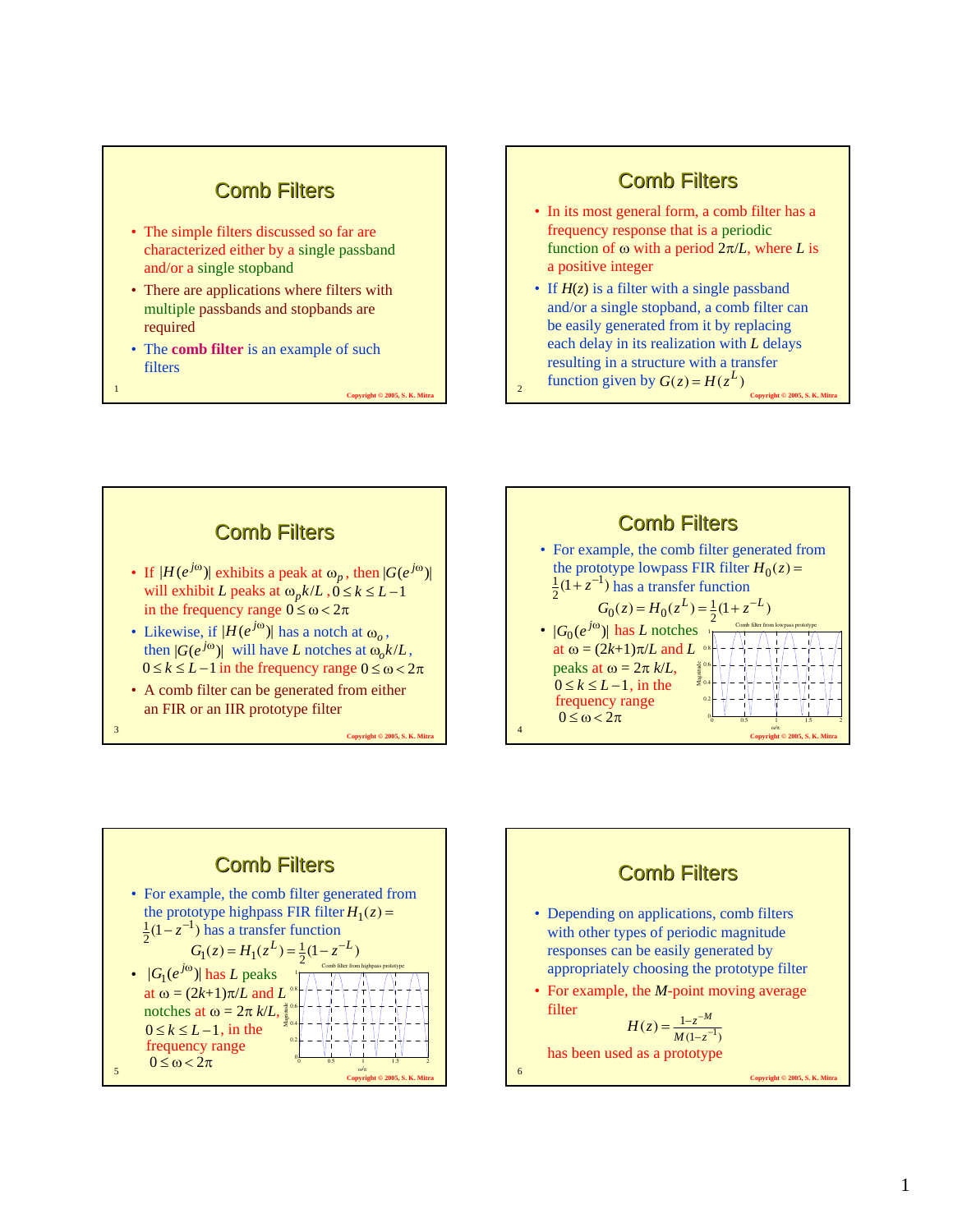#### **Copyright © 2005, S. K. M Comb Filters** • This filter has a peak magnitude at  $\omega = 0$ , and  $M-1$  notches at  $\omega = 2\pi \ell / M$ ,  $1 \le \ell \le M-1$ • The corresponding comb filter has a transfer function whose magnitude has *L* peaks at  $\omega = 2\pi k/L$ ,  $0 \le k \le L-1$  and  $L(M-1)$  notches at  $\omega = 2\pi k/LM, 1 \leq k \leq L(M-1)$  $(z) = \frac{1 - z^{-LM}}{M(1 - z^{-L})}$  $G(z) = \frac{1 - z^{-L}M}{M(1 - z^{-L})}$  $=\frac{1-z^{-}}{M(1-z^{-})}$

# **Complementary Transfer Functions**

- A set of digital transfer functions with complementary characteristics often finds useful applications in practice
- Four useful complementary relations are described next along with some applications

**Copyright © 2005, S. K. Mitra** <sup>8</sup>

**Complementary Transfer Functions** 

**Delay-Complementary Transfer Functions**

• A set of *L* transfer functions,  $\{H_i(z)\}\$ ,  $0 \le i \le L-1$ , is defined to be **delaycomplementary** of each other if the sum of their transfer functions is equal to some integer multiple of unit delays, i.e.,

$$
\sum_{i=0}^{L-1} H_i(z) = \beta z^{-n_o}, \quad \beta \neq 0
$$

where  $n_o$  is a nonnegative integer  $H_1(z) = z^{-\kappa} - H_0(z)$  copyright © 2005, S. K. Mitra

### **Complementary Transfer Functions**

- A delay-complementary pair  $\{H_0(z), H_1(z)\}$ can be readily designed if one of the pairs is a known Type 1 FIR transfer function of odd length
- Let  $H_0(z)$  be a Type 1 FIR transfer function of length  $M = 2K+1$

 $H_1(z) = z^{-K} - H_0(z)$ 

• Then its delay-complementary transfer function is given by

# **Complementary Transfer Functions**

- Let the magnitude response of  $H_0(z)$  be equal to  $1 \pm \delta_p$  in the passband and less than or equal to  $\delta_s$  in the stopband where  $\delta_p$  and  $\delta_s$  are very small numbers
- Now the frequency response of  $H_0(z)$  can be expressed as

 $H_0(e^{j\omega}) = e^{-jK\omega} \widetilde{H}_0(\omega)$ 

where  $\tilde{H}_0(\omega)$  is the **amplitude response** 

**Copyright © 2005, S. K. Mitra** <sup>11</sup>

# **Complementary Transfer Functions**

• Its delay-complementary transfer function  $H_1(z)$  has a frequency response given by

 $H_1(e^{j\omega}) = e^{-jK\omega} \tilde{H}_1(\omega) = e^{-jK\omega} [1 - \tilde{H}_0(\omega)]$ 

- Now, in the passband,  $1 \delta_p \leq \overline{H}_0(\omega) \leq 1 + \delta_p$ , and in the stopband,  $-\delta_s \leq \bar{H}_0(\omega) \leq \delta_s$
- It follows from the above equation that in the stopband,  $-\delta_p \leq \bar{H}_1(\omega) \leq \delta_p$  and in the  $\frac{\partial}{\partial p}$  *n*  $\frac{\partial}{\partial p}$  =  $\frac{H_1(\omega) = \sigma_p}{p}$ <br>passband,  $1 - \delta_s \leq \tilde{H}_1(\omega) \leq 1 + \delta_s$

**Copyright © 2005, S. K. Mitra** <sup>12</sup>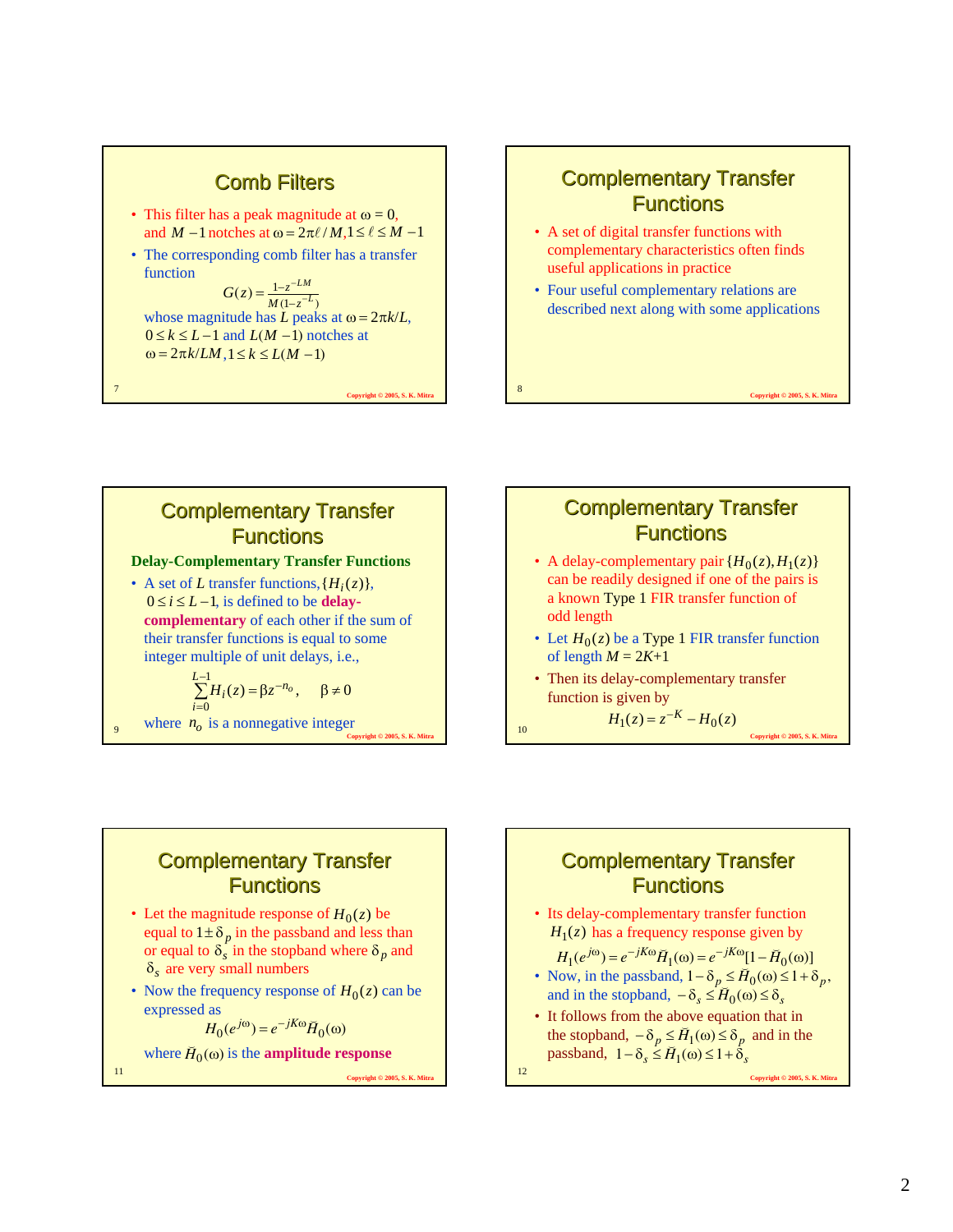## **Complementary Transfer Functions**

- As a result,  $H_1(z)$  has a complementary magnitude response characteristic to that of  $H_0(z)$  with a stopband exactly identical to the passband of  $H_0(z)$ , and a passband that is exactly identical to the stopband of  $H_0(z)$
- Thus, if  $H_0(z)$  is a lowpass filter,  $H_1(z)$  will be a highpass filter, and vice versa

**Copyright © 2005, S. K. Mitrab 13** 

# **Complementary Transfer Functions**

• The frequency  $\omega_o$  at which

 $\widetilde{H}_0(\omega_0) = \widetilde{H}_1(\omega_0) = 0.5$ 

- the gain responses of both filters are 6 dB below their maximum values
- The frequency  $\omega_o$  is thus called the 6-dB **crossover frequency**

**Copyright © 2005, S. K. Mitra** <sup>14</sup>





# **Complementary Transfer Functions**

#### **Allpass Complementary Filters**

• A set of *M* digital transfer functions,  $\{H_i(z)\}\,$ ,  $0 \le i \le M - 1$ , is defined to be **allpasscomplementary** of each other, if the sum of their transfer functions is equal to an allpass function, i.e.,

$$
\sum_{i=0}^{M-1} H_i(z) = A(z)
$$

**Converted C** 2005, S. K. Mitrab 17 and 2005, S. K. Mitrab 17 and 2005, S. K. Mitrab 17 and 2005, S. K. Mitrab 17 and 2005, S. K. Mitrab 17 and 2005, S. K. Mitrab 17 and 2005, S. K. Mitrab 17 and 2005, S. K. Mitrab 17 and

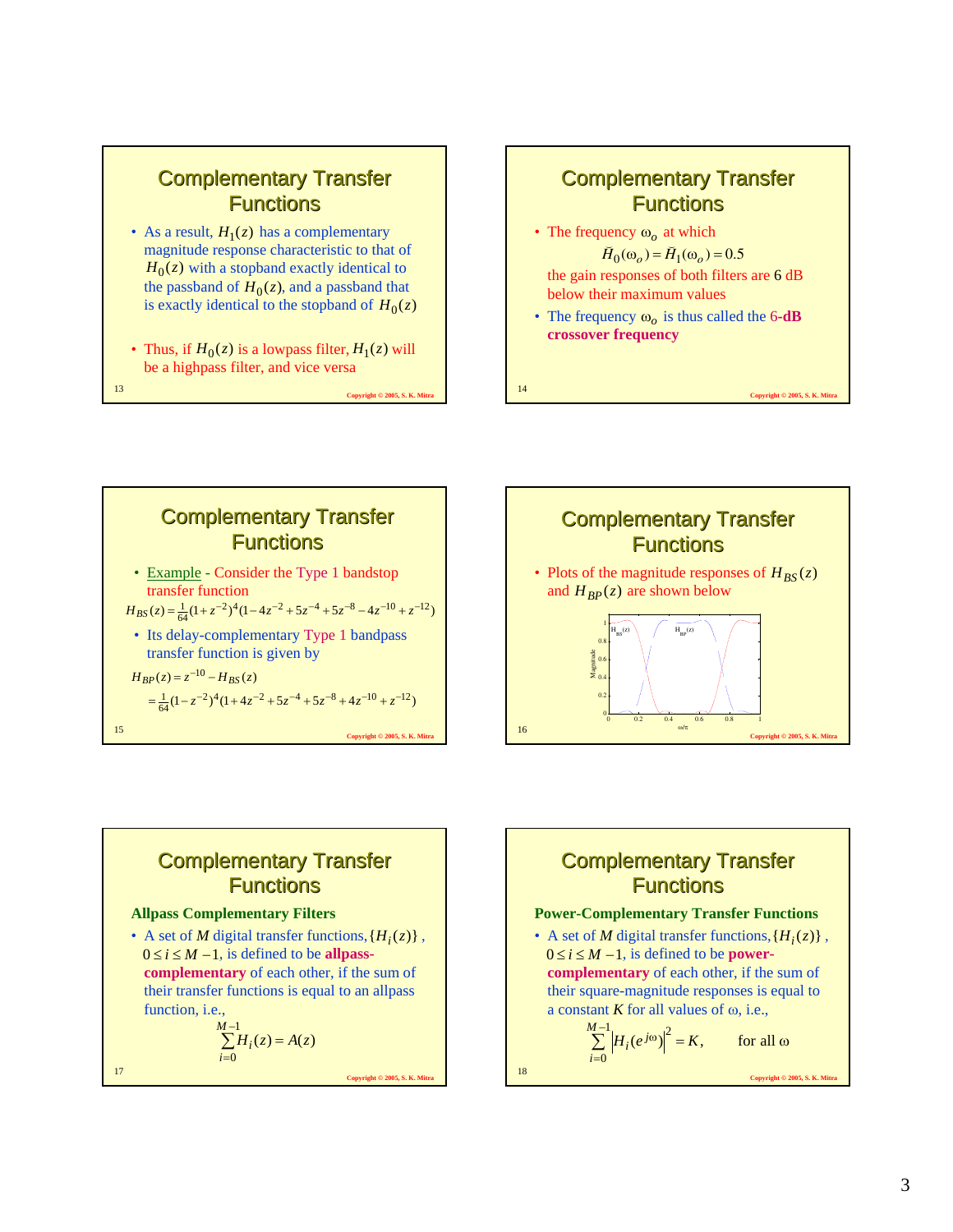

## **Complementary Transfer Functions**

- For a pair of power-complementary transfer functions,  $H_0(z)$  and  $H_1(z)$ , the frequency  $\omega_o$ where  $|H_0(e^{j\omega_o})|^2 = |H_1(e^{j\omega_o})|^2 = 0.5$ , is called the **cross-over frequency**
- At this frequency the gain responses of both filters are 3-dB below their maximum values
- As a result,  $\omega_o$  is called the **3-dB crossover frequency**

**Copyright © 2005, S. K. Mitra** <sup>20</sup>





#### **Complementary Transfer Functions** • It can be shown that  $H_0(z)$  and  $H_1(z)$  are also power-complementary • Moreover,  $H_0(z)$  and  $H_1(z)$  are boundedreal transfer functions

**Copyright © 2005, S. K. Mitra** <sup>22</sup>

# **Complementary Transfer Functions**

#### **Doubly-Complementary Transfer Functions**

• A set of *M* transfer functions satisfying both the allpass complementary and the powercomplementary properties is known as a **doubly-complementary** set

**Copyright © 2005, S. K. Mitra** <sup>23</sup>

# **Complementary Transfer Functions**

• A pair of doubly-complementary IIR transfer functions,  $H_0(z)$  and  $H_1(z)$ , with a sum of allpass decomposition can be simply realized as indicated below  $\overline{\bigoplus}$   $\rightarrow$   $Y_0(z)$  $A_1(z)$  $A_0(z)$  $X(z)$  –  $\rightarrow Y_1(z)$  $1/2$  $y_0(z) = \frac{Y_0(z)}{X(z)}$  $H_0(z) = \frac{Y_0(z)}{X(z)}$   $H_1(z) = \frac{Y_1(z)}{X(z)}$ 

**Copyright © 2005, S. K. Mitra** <sup>24</sup>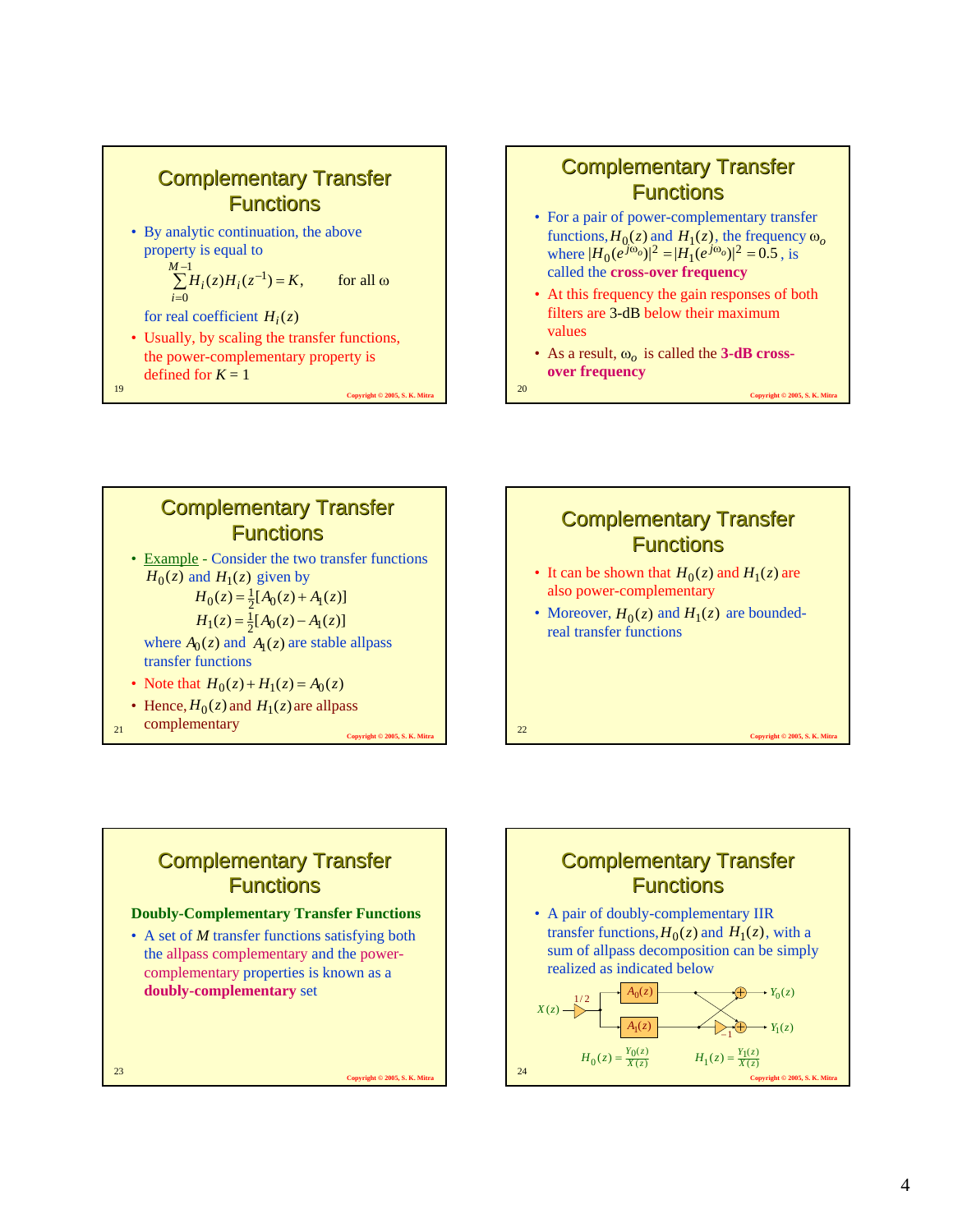







#### **Complementary Transfer Functions**

• It can be shown that the gain function  $G(\omega)$ of a power-symmetric transfer function at ω  $=$   $\pi$  is given by

#### $10\log_{10} K - 3 dB$

• If we define  $G(z) = H(-z)$ , then it follows from the definition of the power-symmetric filter that  $H(z)$  and  $G(z)$  are powercomplementary as

**Copyright © 2005, S. K. Mitra** <sup>29</sup>  $H(z)H(z^{-1}) + G(z)G(z^{-1}) = a$  constant

**Complementary Transfer Functions** 

#### **Conjugate Quadratic Filter**

• If a power-symmetric filter has an FIR transfer function  $H(z)$  of order *N*, then the FIR digital filter with a transfer function

$$
G(z) = z^{-N} H(-z^{-1})
$$

is called a **conjugate quadratic filter** of *H*(*z*) and vice-versa

**Copyright © 2005, S. K. Mitra** <sup>30</sup>

5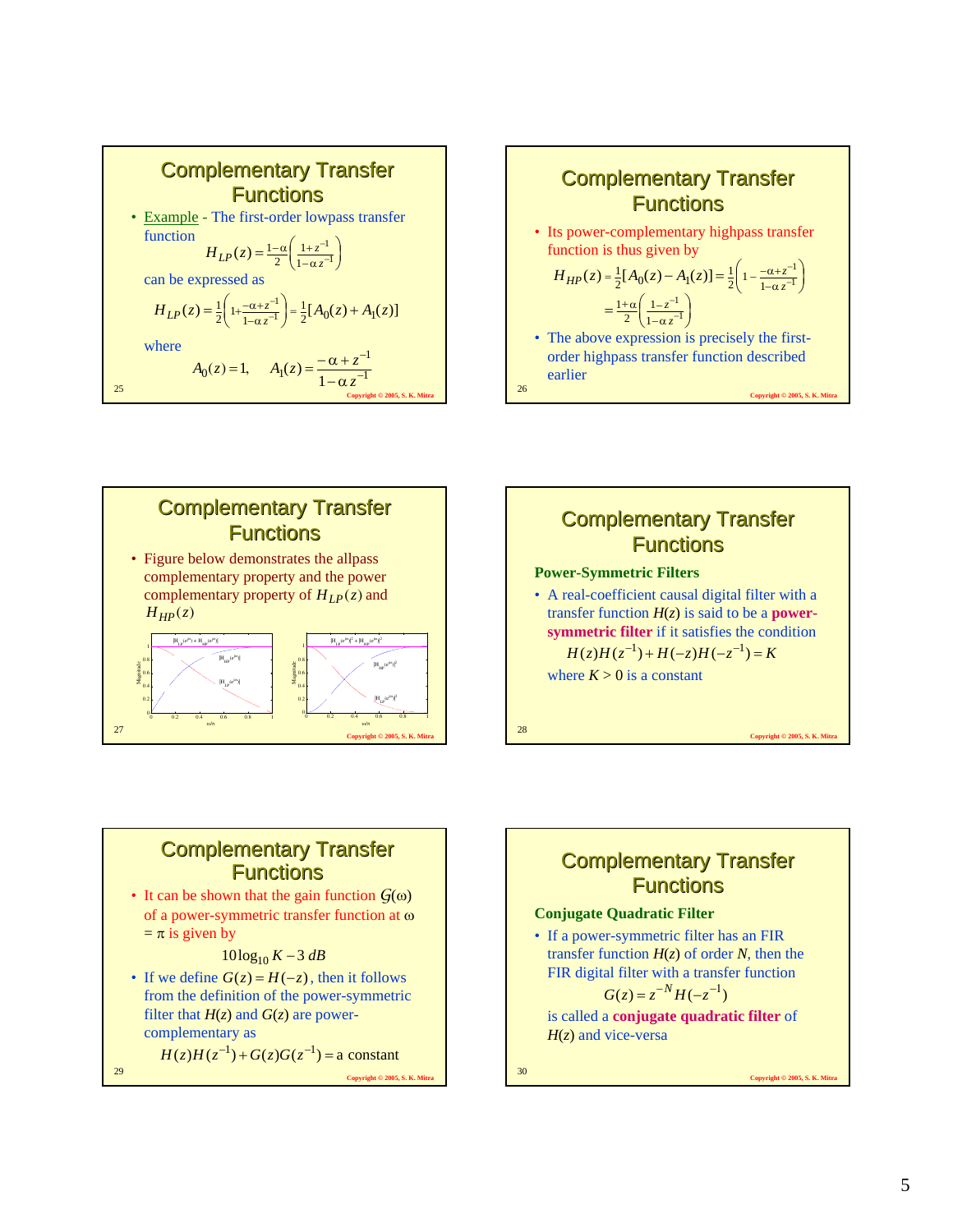





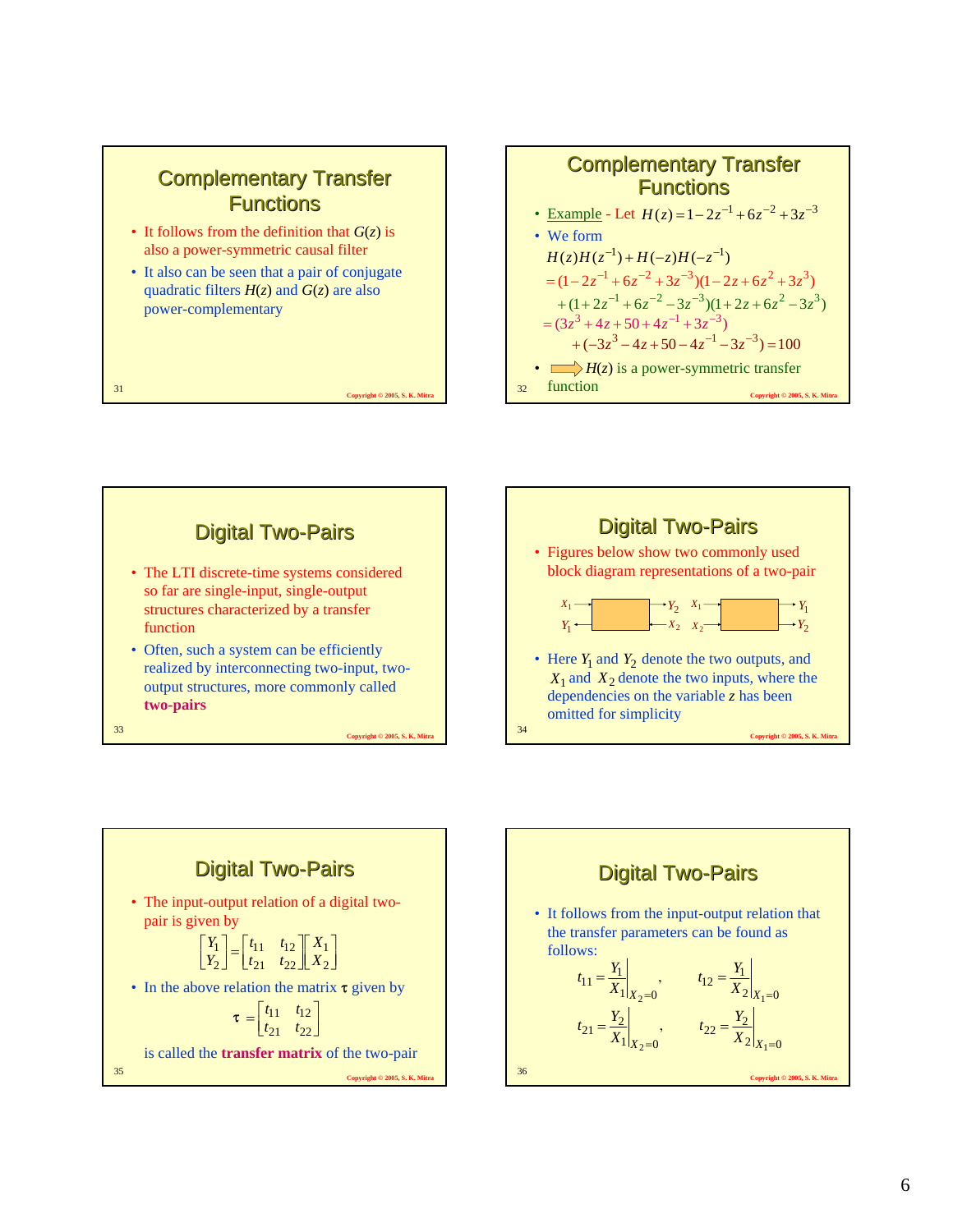









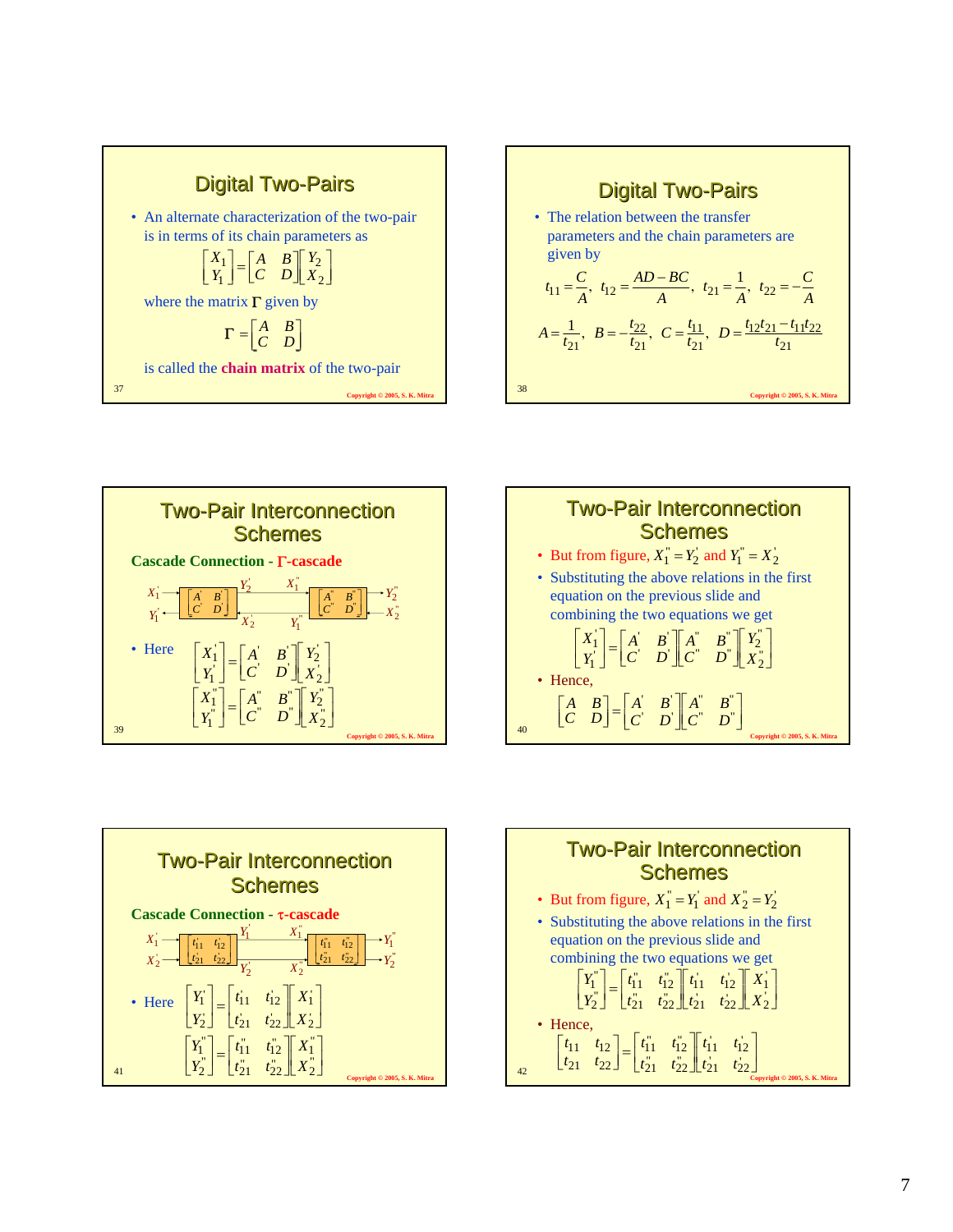







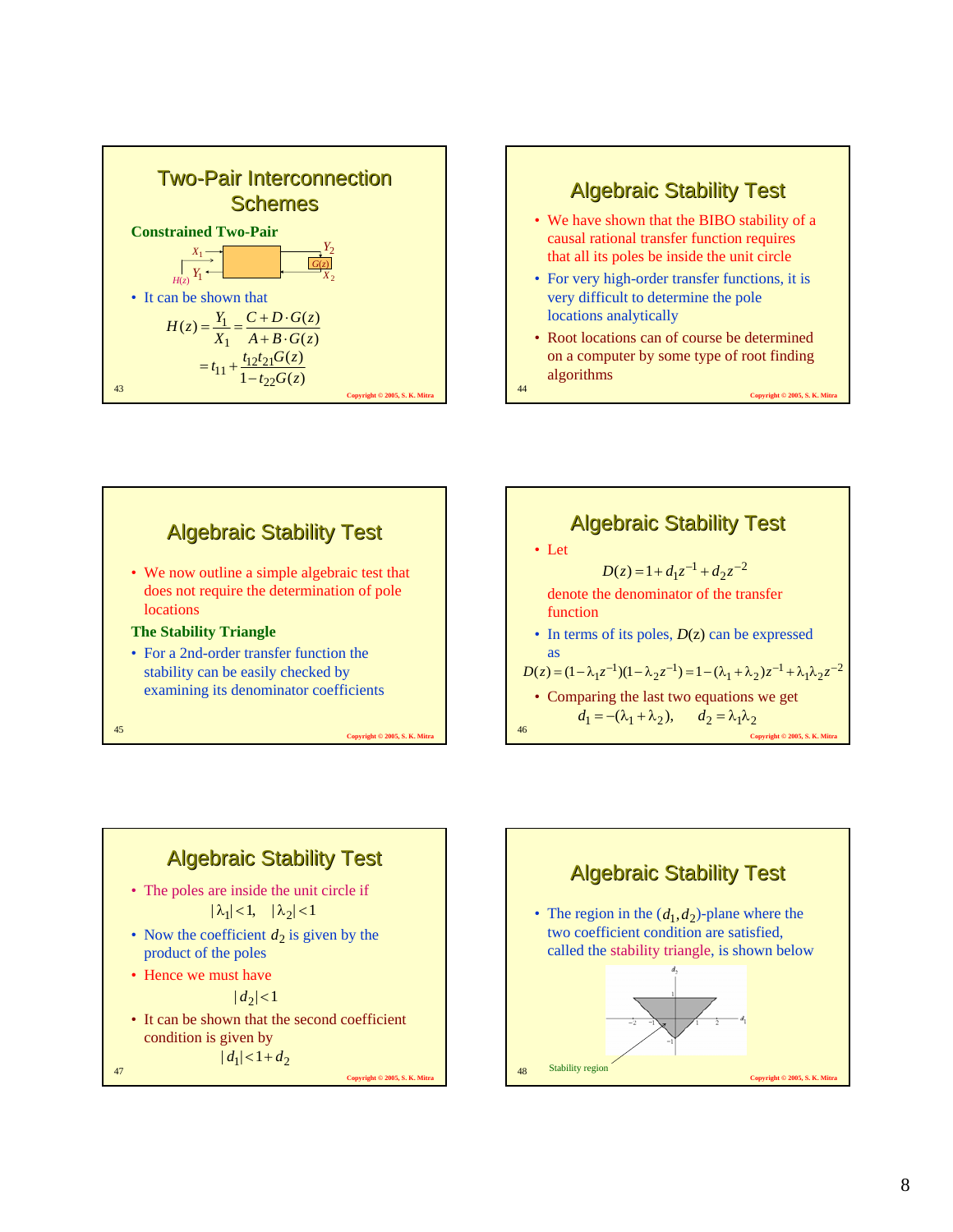









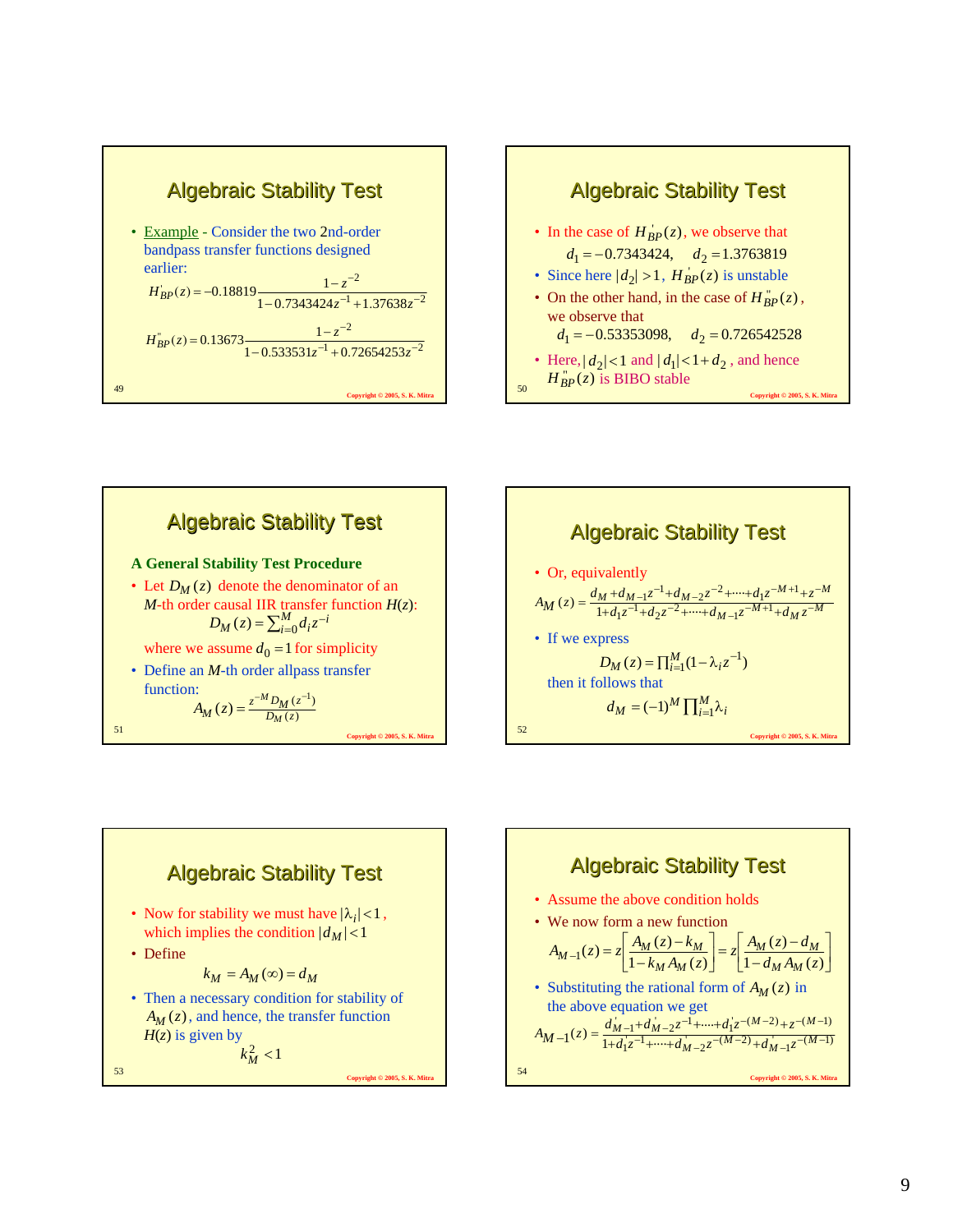#### **Algebraic Stability Test** where • Hence,  $A_{M-1}(z)$  is an allpass function of order *M* −1 • Now the poles  $\lambda_o$  of  $A_{M-1}(z)$  are given by the roots of the equation  $d_i = \frac{d_i - d_M d_{M-i}}{1 - d_M^2}, \quad 1 \le i \le M - 1$ *M*  $a_i = \frac{a_i - a_M a_{M-i}}{1 - a_i^2}$  $A_{\lambda}$

$$
A_M(\lambda_o) = \frac{1}{k_M}
$$
\n55\n
$$
A_M(\lambda_o) = \frac{1}{k_M}
$$
\n[*Convenient 0 2005, S, K, M*]\n56











**Copyright © 2005, S. K. Mitra** <sup>60</sup> **Algebraic Stability Test** • Thus there is a contradiction • On the other hand, if  $|\zeta_o|$  < 1 then from we have  $|A_{M-1}(\zeta_o)| > 1$ • The above condition does not violate the  $\text{condition } |A_{M-1}(\zeta_o)| > |\zeta_o|$  $|A_{M-1}(z)| > 1$  for  $|z| < 1$